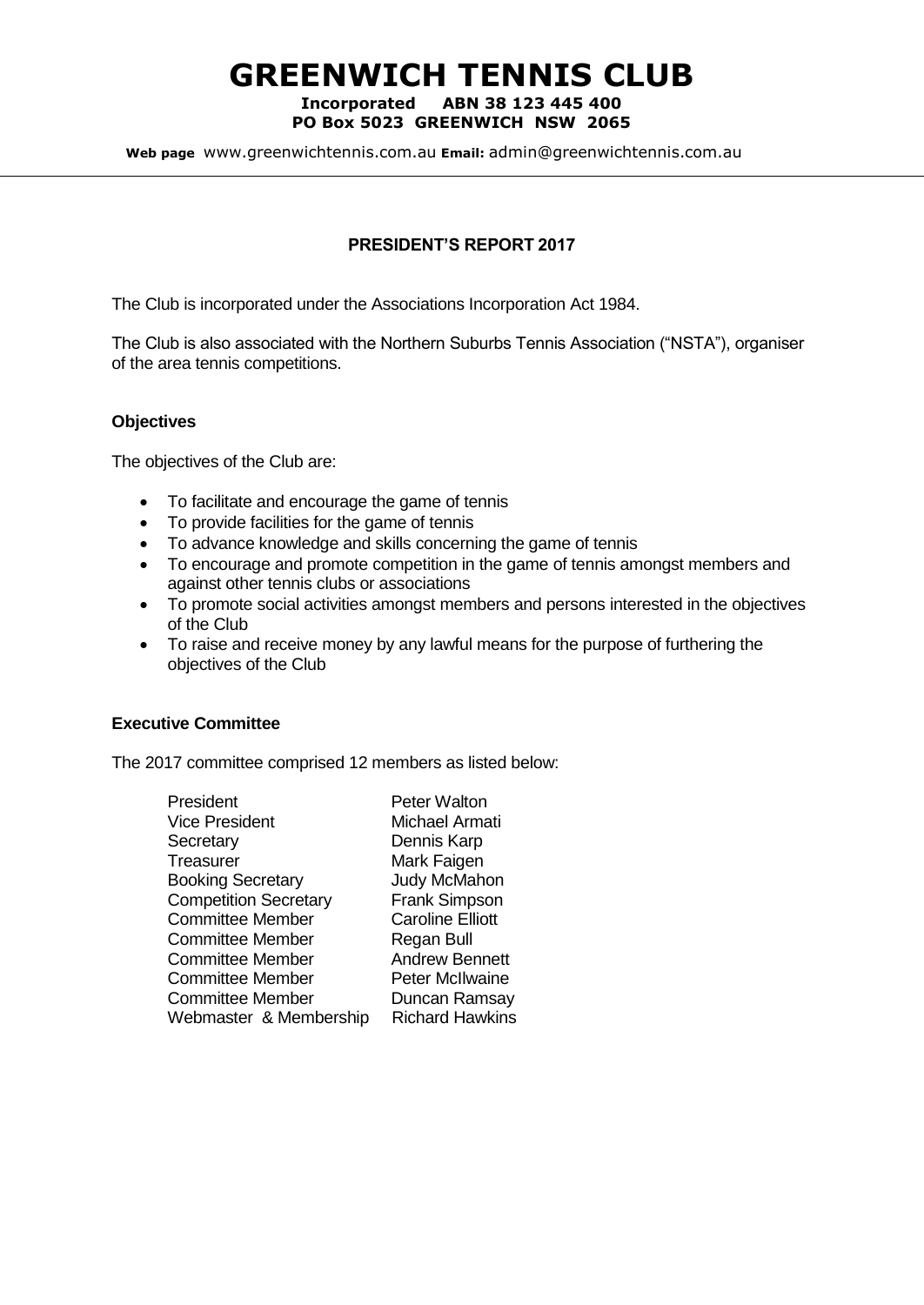# **GREENWICH TENNIS CLUB**

**Incorporated ABN 38 123 445 400 PO Box 5023 GREENWICH NSW 2065**

**Web page** www.greenwichtennis.com.au **Email:** admin@greenwichtennis.com.au

#### **Membership Fees**

|                       | Joining and membership fees were not increased this year.                                                |                         |                         |
|-----------------------|----------------------------------------------------------------------------------------------------------|-------------------------|-------------------------|
|                       |                                                                                                          | 2016                    | 2017                    |
| Joining Fees:         | Ordinary<br>Junior Concession                                                                            | \$150<br>\$50           | \$150<br>\$50           |
| <b>Annual Fees:</b>   | <b>Full Adult Member</b><br>Junior                                                                       | $$120*$<br>\$35         | $$125*$<br>\$35         |
|                       | *A timely payment discount of \$10 is offered<br>on full adult member annual fees received<br>in August. |                         |                         |
| <b>Visitors Fees:</b> | Per Visit<br><b>Casual Hire Per Hour</b>                                                                 | \$5<br>\$15             | \$5<br>\$15             |
| <b>Membership</b>     |                                                                                                          |                         |                         |
|                       | At this date, comparative membership comprises:                                                          | 2016                    | 2017                    |
|                       | <b>Full Adult Members</b><br><b>Honorary Members</b><br><b>Graded Juniors/Students/Juniors</b>           | 203<br>8<br><u> 143</u> | 201<br>8<br><u> 153</u> |
|                       |                                                                                                          | 354                     | 362                     |

Since the last annual general meeting, the Committee has scheduled a number of prospective member's introduction trials with more applicants being invited to join the club.

Despite the large numbers, members have reported few problems in the use of the courts. Membership has been kept open for the time being.

## **Club Championships**

The 2017 Club Championships were played as usual during the latter part of October. The tennis throughout was played in great spirit and to a high standard despite the low number of entries. It is regrettable that the Ladies Open Singles event has not now been played for four years. This is a matter to be addressed by the committee next year.

Again this year the Special or Handicap events were conducted in a round-robin format which proved very popular with participants. It was very encouraging to see several of our junior players participate and excel. Well done to all who participated and to our eventual winners.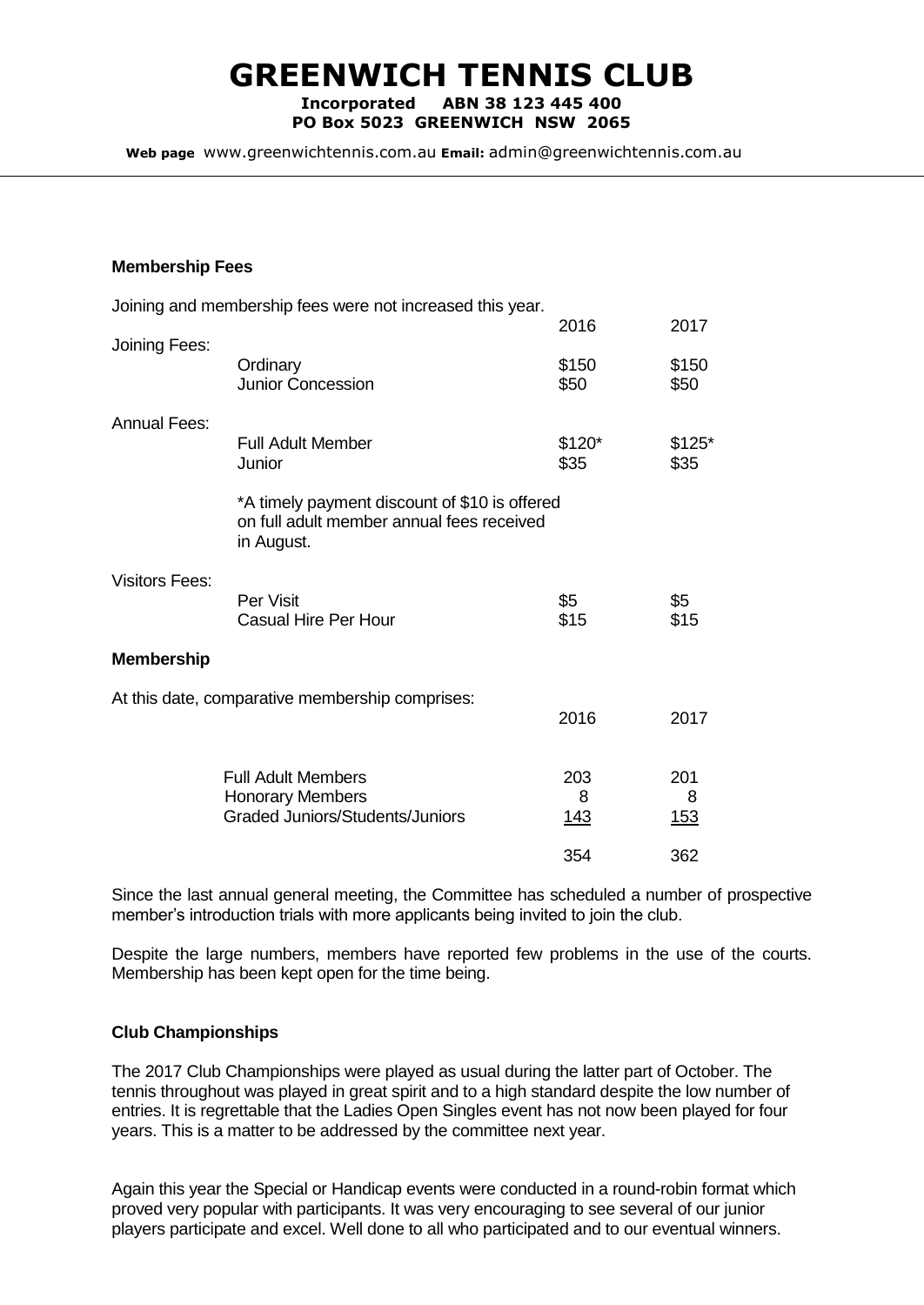# **GREENWICH TENNIS CLUB Incorporated ABN 38 123 445 400 PO Box 5023 GREENWICH NSW 2065**

**Web page** www.greenwichtennis.com.au **Email:** admin@greenwichtennis.com.au

The 2017 winners are:

| Men's Singles           | A. Bennett                  |
|-------------------------|-----------------------------|
| Ladies Singles          | Event not played            |
| Men's Doubles           | To be played shortly        |
| Ladies Doubles          | G. Thacker & J. Ford        |
| <b>Mixed Doubles</b>    | P. McIlwaine & G. Thacker   |
| Men's Handicap Singles  | A. Foley                    |
| Ladies Handicap Doubles | A. Kaderavek & K. McElvogie |
| Men's Handicap Doubles  | A. Foley & M. Faigen        |
|                         |                             |

Mixed Handicap Doubles J. Bell & J. Gibson

Thank you in particular to Richard Hawkins, Caroline Elliott, and Peter McIlwaine who ran the Club Championships and contributed to their success.

#### **Junior Championships**

The 2017 Junior Club Championships were conducted in May. We now have approximately 60 juniors being coached on a regular basis and 52 players entered in the competition. Well done. Again this year the Junior Club Championships took on a round robin format so all players got plenty of tennis. They played with great enthusiasm, camaraderie and enjoyment. Well done to all who participated and our eventual winners

The 2017 winners are:

| Mixed comp 8 years and under: | Eoin Cullinane        |
|-------------------------------|-----------------------|
| Runner up:                    | <b>Ed Urghart</b>     |
| Boys Under 10:                | George Williams       |
| Runner up:                    | Kai Locke             |
| Boys Under 12:                | Reuben Kapoor         |
| Runner up:                    | <b>Jesse Cochrane</b> |
| Boys Under 14:                | Sam Shepherd          |
| Boys Over 14:                 | Lachlan Bayliss-Smith |
| Runner up:                    | <b>John Neville</b>   |
| Girls Under 12:               | Lizzie Bull           |
| Runner up:                    | <b>Eloise Oliver</b>  |
| Girls Under 14:               | Annabelle Brown       |

Girls Over 14: A tie between Brooke Elliott and Mia Callaway

A big thank-you to Caroline Elliott, Regan Bull and Andrew Bennett who ran the Junior Club Championships, which has become a great platform for development of our Juniors.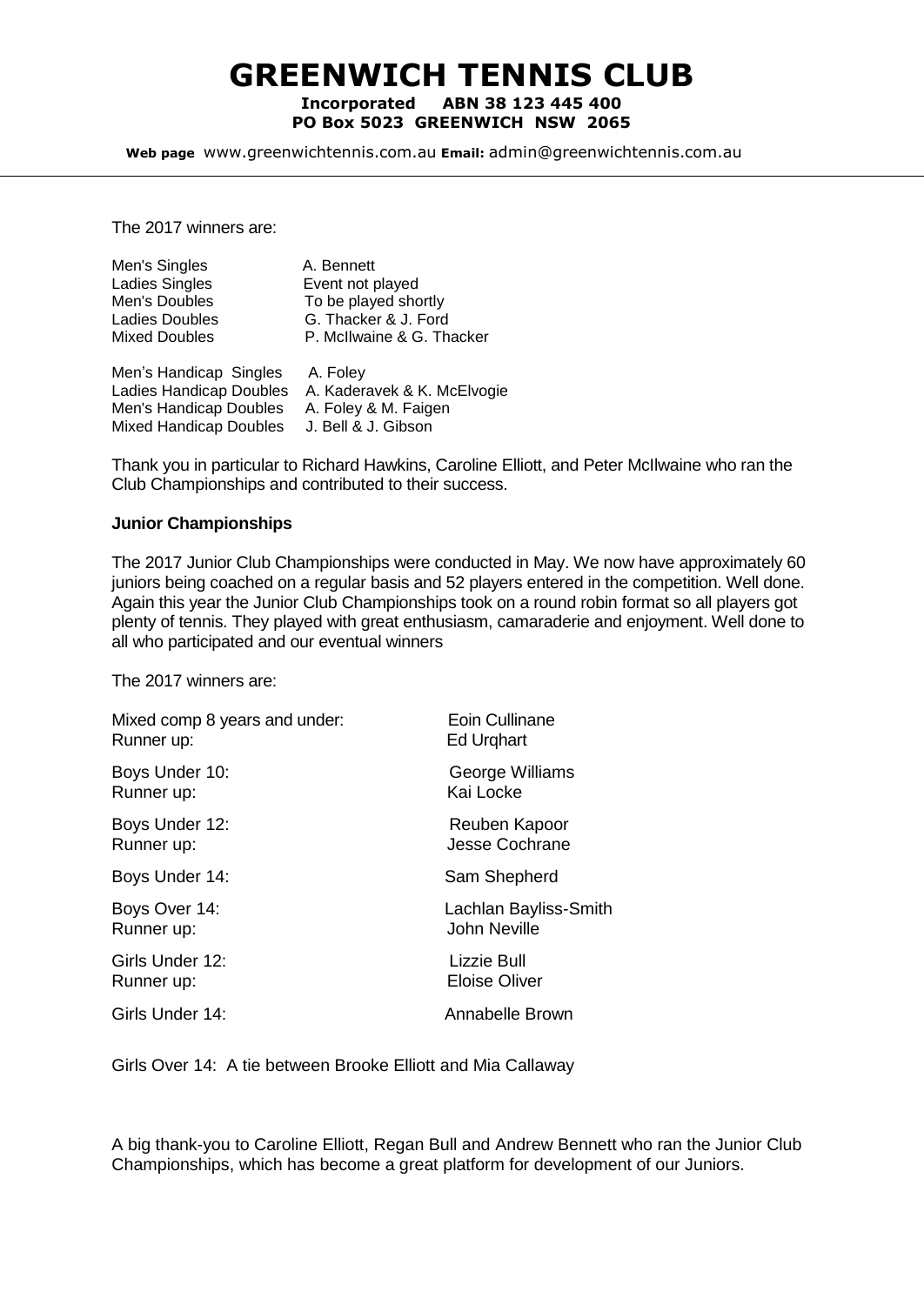# **GREENWICH TENNIS CLUB Incorporated ABN 38 123 445 400**

**PO Box 5023 GREENWICH NSW 2065**

**Web page** www.greenwichtennis.com.au **Email:** admin@greenwichtennis.com.au

### **Coaching & Juniors**

This year we have seen some sixty junior members coached by Andrew Bennett and his team. The feedback has been tremendous and we would like to congratulate Andrew for his efforts with this program.

## **SOCIAL**

# **50th Jubilee Year.**

This year the club celebrated fifty years of tennis at the present location in Leemon Reserve. Two loam courts were laid on the site in 1967 and were marked out with either chalk lines or plastic strips. The courts needed regular watering to keep the dust down and prevent erosion of the material.

The clubhouse was constructed at about the same time and the brick practice wall and the first barbecue were built in 1976.

The first artificial grass surface did not appear until 1987.

The earliest recorded president was Don Wilson, followed by Barry Sagar who held the position for 12 years.

In those days people were so engaged in tennis that they would spend al day at the courts and any prospective members were subjected to strict rules regarding standard of tennis.

In celebration of the Jubilee a sub-committee was formed to organise some special events such as a very successful social round robin where the Presidents Team was pitted against the Pofessional's Team. In May a French Open themed junior day was held as part of the junior championships. With the best will in the world, the "winter white ball" set for August had to be cancelled due to lack of numbers.

As a record, and to inform the younger members of the club, Frank Simpson has written an excellent "Brief History" which can be found on the website. Thank you Frank for your dedication in getting this done.

#### **Christmas Party**

The annual Christmas party was held on Sunday 13<sup>th</sup> December 2016.

Numbers were up on the previous year with the marquee located under the camphor laurel tree.

A highlight of the evening was entertainment performed by Jo Cunningham, her sister Merran and Mark Merrick on the double bass. Catering was by Bern the Chef

The Xmas party as always was subsidised by the Club.

## **Round Robin Tournaments**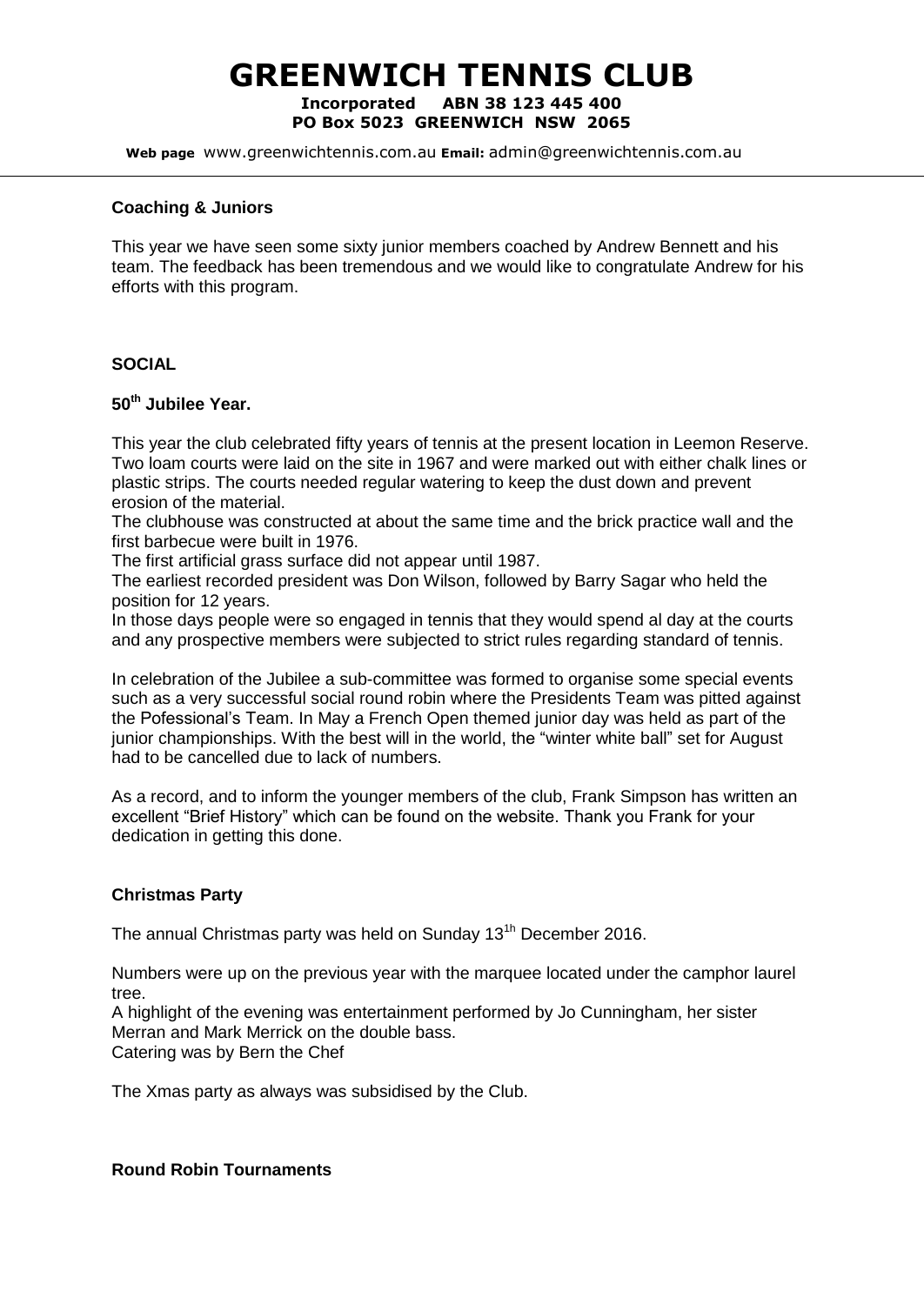# **GREENWICH TENNIS CLUB Incorporated ABN 38 123 445 400**

# **PO Box 5023 GREENWICH NSW 2065**

**Web page** www.greenwichtennis.com.au **Email:** admin@greenwichtennis.com.au

There has been very little response to these tournaments in recent years, so this year none were scheduled. Members who would like to see these events re-instated should contact a committee member.

## **Internal Mixed Doubles Competition**

A huge thank-you to Bill Oliver who continues to run this successful competition for members on Saturday afternoons. Bill reports that more than 65 members participate.

Big thanks also go to the team captains; Jane Marquard (Sky Blue), Sharon Morse (Nike Red), Janice Gibson (Lime Green) and Annabelle Burley (Royal Purple) who ensure their teams are fully represented each week.

The end of year winner in 2016 was a tie between the **Red Team** and the **Purple Team**.

Earlier winners this year were the **Red Team** which won the Summer Competition, and the **Green Team** which won the Autumn Competition.

The end of year winner in 2017 was not known at the time of going to print.

Once again the competition proved popular with members of all standards with the two timeslot format ensuring the games were evenly matched.

It is sometimes difficult to find the 16 players on the day, so special mention goes to all those members who volunteer to reserve when required, in some cases backing up after playing earlier in the afternoon.

There is always room for more players; just contact Bill.

# **Player of the Year Award**

This award, given to the member who has participated the most in the Club's playing activity over the calendar year has continued to excite interest. In 2016 it was awarded to Edy Sirca.

The 2017 winner will be decided on the points system as published on the web site.

The award (\$100 plus a trophy) for will be presented to the winner at the Christmas party and the winner's name will be inscribed on the clock shield displayed in the clubhouse.

Points are awarded for participation in the internal Saturday competitions and the club championships.

Frank Simpson has again acted as the referee for the award, and our thanks go to Frank for keeping the point scores over some 17 years.